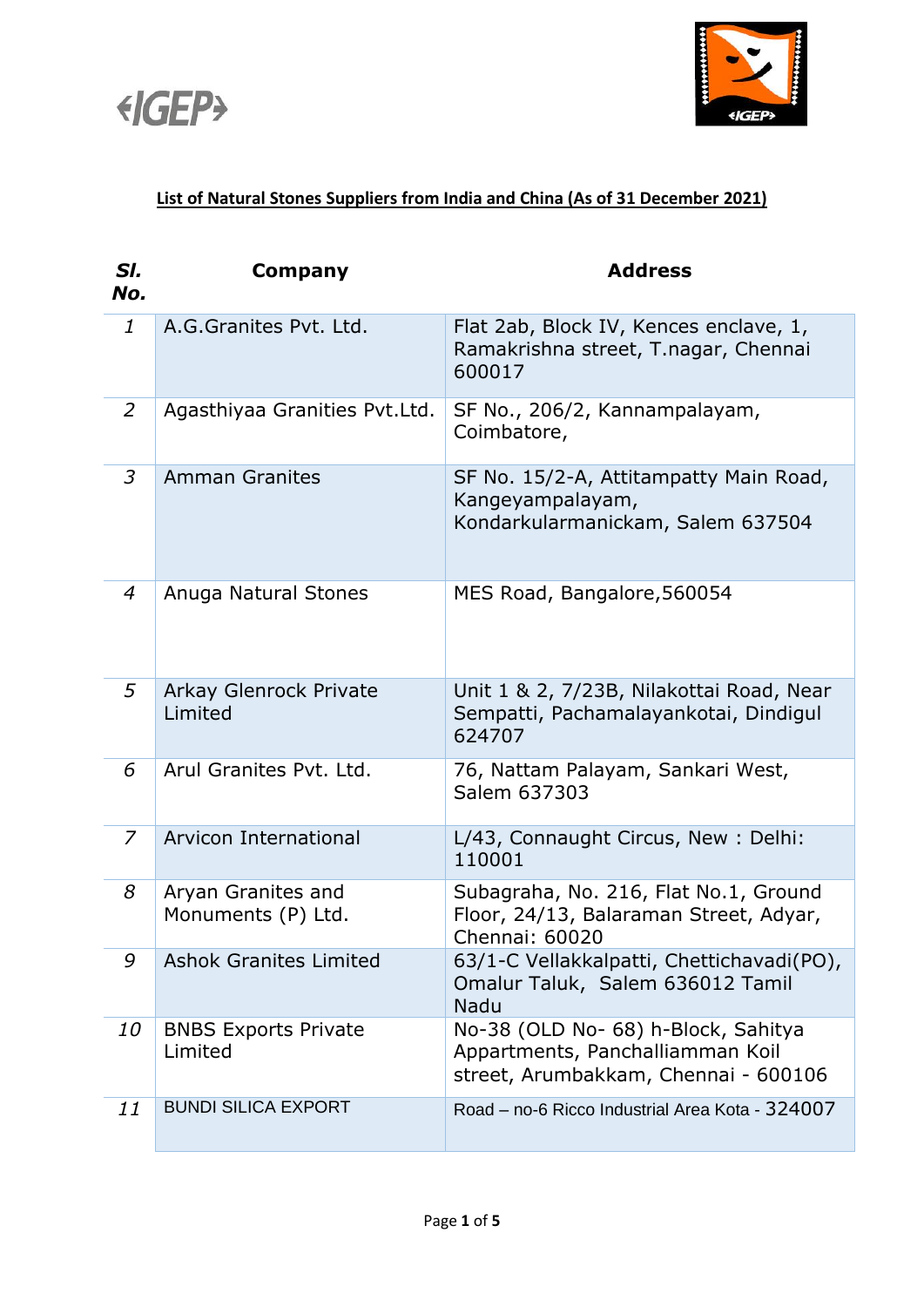



| 12 | <b>Cauvery Granites</b>            | Madhavakuppam, Krishnagiri, 635001                                                                  |
|----|------------------------------------|-----------------------------------------------------------------------------------------------------|
| 13 | Cauvery Stones Impex Pvt.<br>Ltd.  | 77 & 78, Cathedral Road, Chennai 600086                                                             |
| 14 | <b>Classic Exports</b>             | No.235, Addevishwanathapura<br>Rajankunte, Bengaluru - 560064                                       |
| 15 | Dakshin Exports                    | 22/4, paul Varghese Street,<br>Namachivayapuram<br>village, Thodukadu post,<br>Thiruvallur district |
| 16 | Dharan Rock                        | 3/76, Kudi Street, Thippampatty Post,<br>Sakem 636204, Tamil Nadu                                   |
| 17 | Dolbi's Granite Exports Pvt<br>Ltd | No. 1/89, SBI Colony, Third Street,<br>Virugambakkam, Chennai: 600092                               |
| 18 | Ekta India Stones Pvt. Ltd.        | Q-97, South City-1, Gurgaon 122001                                                                  |
| 19 | <b>GEM Granites</b>                | 76 & 78, Cathedral Road, Chennai:<br>600086                                                         |
| 20 | Golden Rock Granites Pvt.<br>Ltd.  | 1215, Anna Nagar, West End Colony,<br>Chennai: 600050<br>Gumdipoondi Chennai                        |
| 21 | <b>Grandeur Granites</b>           | SF No. 291/3, Keerambur Village,<br>Namakkal, 637207                                                |
| 22 | Granite Products Corporation       | S No. 85/5, Attur Main Road, Mettupatty,<br>Seshanchavadi PO, Salem 636111                          |
| 23 | <b>GTP Granites Limited</b>        | 4/36, Bharthi Street, Swarnapuri, Salem<br>636004                                                   |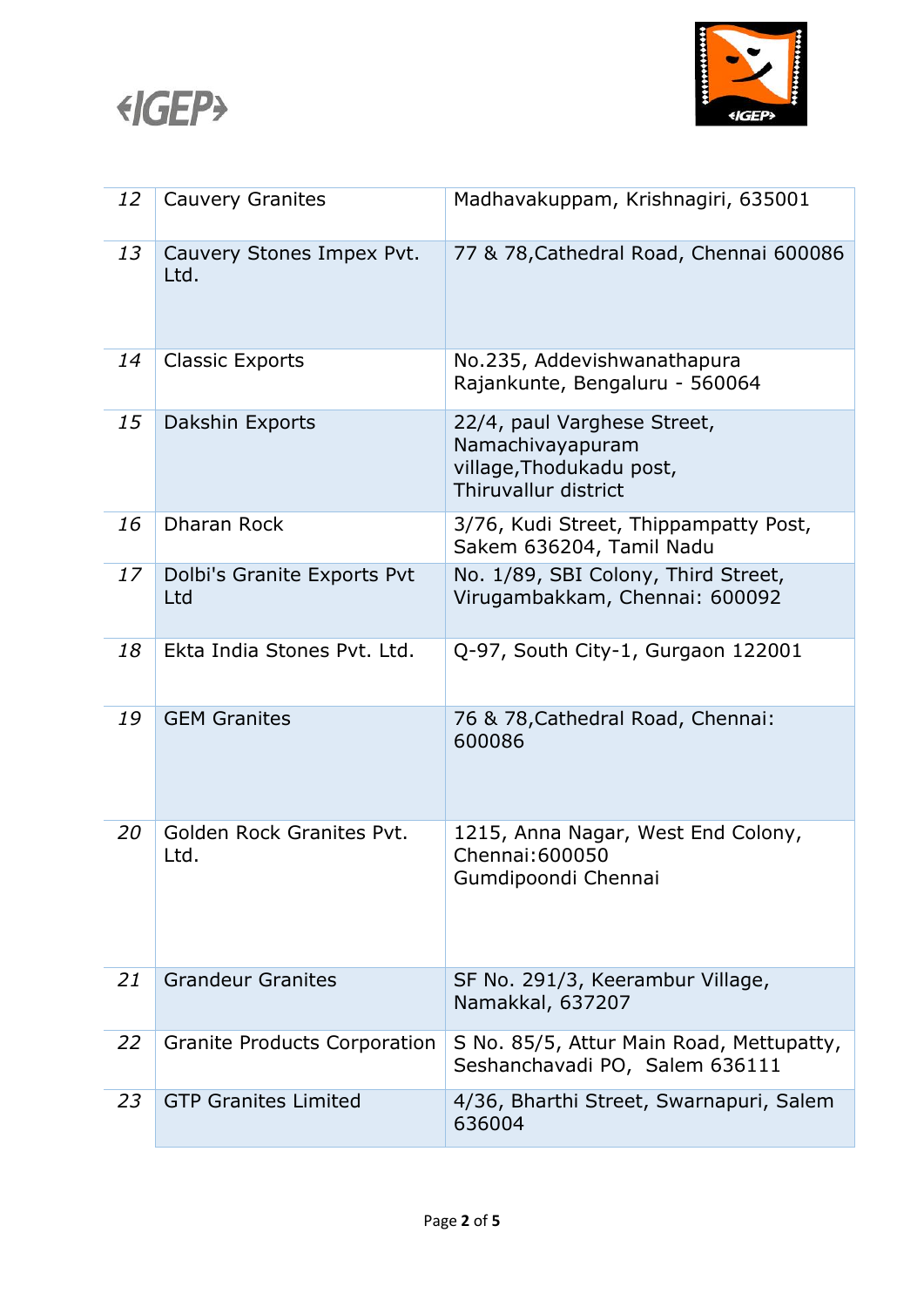



| 24 | H.G. Granites Private<br>Limited                     | Sy No. 466/2, Thandavanpallam Village,<br>VarattanAPalli (Post), Krishnagiri                       |
|----|------------------------------------------------------|----------------------------------------------------------------------------------------------------|
| 25 | <b>Heritage Granites</b>                             | Sankagiri R.S (Salem - Coimbatore<br>highway),<br>Salem 637302                                     |
| 26 | <b>Heritage Stones</b>                               | Naghichettypatty Raod,<br>Nattuvampalayam Post, Sankari R.S -<br>637302 Salem District, Tamil Nadu |
| 27 | <b>Holland Granite BV ITI</b>                        | Guru Krupa, No. 681 (New No. 8)<br>12 cross, 4th Main, MC Layout<br>Vijayanagar, Bangalore         |
| 28 | <b>Kurz Granites</b>                                 | S No. 279/3, IOB Cross Street,<br>Arakkonam Road, Tiruttani 631209                                 |
| 29 | Lynks Granites                                       | 155, Srinivasa Kumar Street, Golden<br>George Nagar, Nerkundram, Chennai<br>600107.                |
| 30 | Madurai Arkay Rock Produce<br><b>Private Limited</b> | 4/48, Sholavandan Road, Nagari,<br>Madurai 625221                                                  |
| 31 | Marble Point                                         | A-300, Subhash Nagar Jodhpur Rajsthan- 342003                                                      |
| 32 | Mahendra Natural Stone                               | Paota 'B'Road, Near Rajput Hostel,<br>Jodhpur                                                      |
| 33 | <b>Malai Stone</b>                                   | Somenahalli Industrial Area, Maddur<br>Taluk, Mandya 571429                                        |
| 34 | <b>Menal Stones</b>                                  | 50A, Bachhraj Ji KA Bagh, 12A, PAL<br>Road, Jodhpur, 342001 Rajasthan                              |
| 35 | Naachi Granite                                       | No-3, Devendrapuram, 1st Cross street,<br>Salem-636001                                             |
| 36 | <b>PMPV Natural Stones</b>                           | 3/117, Jahir Natrampalli Village,<br>PethathalAPalli Post, Krishnagiri District,                   |
| 37 | Prime Sculptor LLP                                   | Suwaniya Village, Chittorgarh, Rajasthan<br>312901                                                 |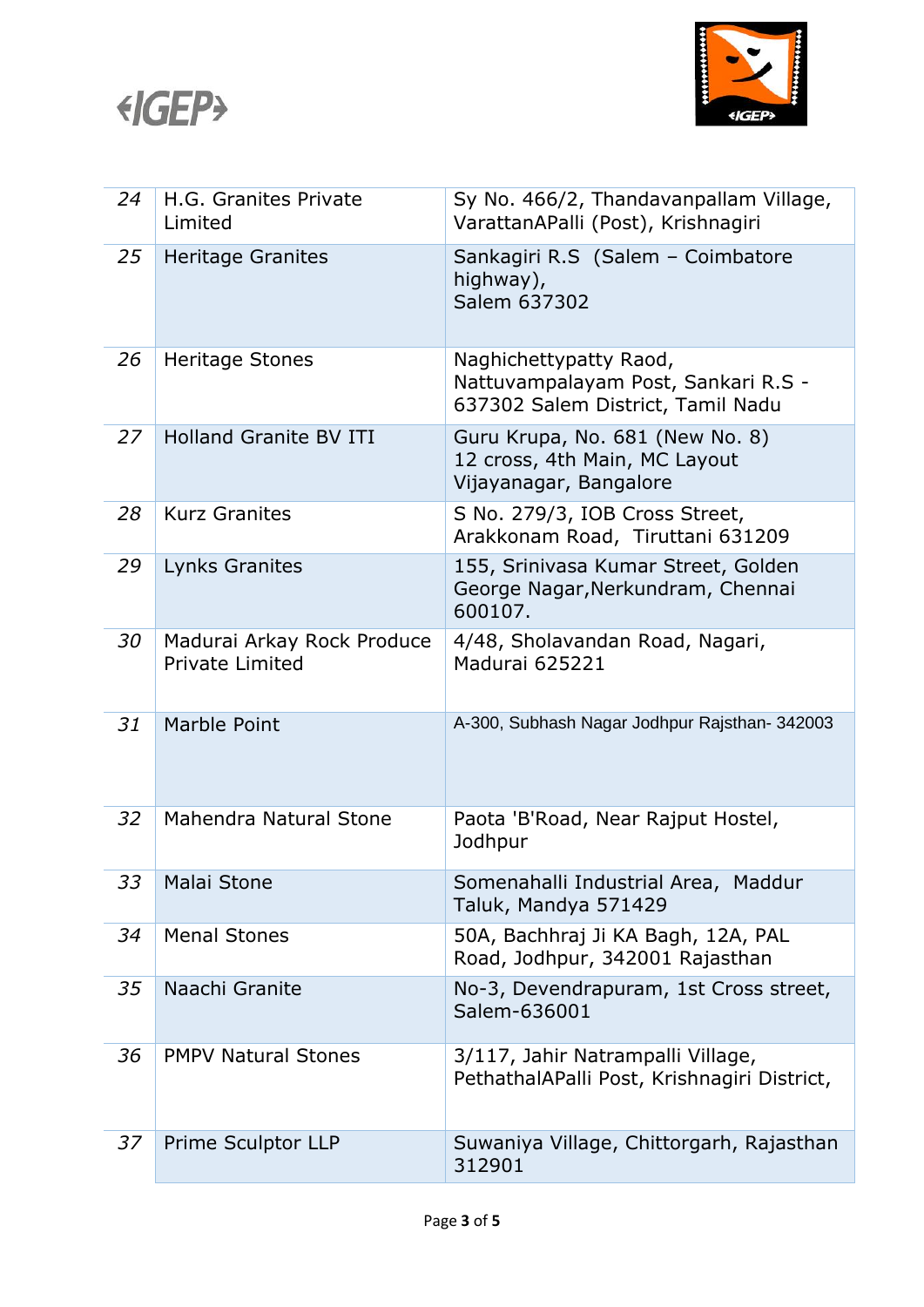



| 38 | Pudhugai Amman Granites                          | S.F.NO.234/13A, PANAMPATTY VILLAGE,<br>SIPCOT WEST, PERUNJUNAI (POST),<br>ILLUPPUR(T.K), PUDUKKOTTAI.<br>TAMIL NADU-622 002, INDIA. |
|----|--------------------------------------------------|-------------------------------------------------------------------------------------------------------------------------------------|
| 39 | R. M. K. Exports                                 | 57, AF Block, 11th Main Road,<br>Annanagar, Chennai: 600040                                                                         |
| 40 | Rathna Mineral Enterprises<br>(P)                | #34/9, Surya Apartment,<br>2nd Floor, 1st Main Road,<br>Sreekantan Layout,<br>Highrounds, Bangalore: 560001                         |
| 41 | <b>RSVS</b> Granites & Associates<br><b>LLP</b>  | 47-C, R R Puram, L&T Colony,<br>Mugalivakkam, Chennai: 600125                                                                       |
| 42 | Ruby Stones Pvt Ltd                              | 299/13, Elanthakuttai Cross, Veppadai,<br>Namakkal Dist. 638008.                                                                    |
| 43 | Shri Devraj Granite<br>Industries                | 46/4, Methbenda, KothAPetta,<br>Krishnagiri: 635002                                                                                 |
| 44 | <b>SK Internaational Stones</b><br>India Pyt Ltd | Plot No E-5, SIPCOT Industrial Complex,<br>Phase-2, Expansion-1, Hosur                                                              |
| 45 | Sree Ivy Rocks Overseas<br>Private Ltd           | S No. 1115B/1B, 2-6, Palamedu Road,<br>Ramaianpatti, Vadipatti taluk, Madurai<br>625218                                             |
| 46 | Sri Abirammi Granites                            | 5103, H Block, 15TH Main Road, Anna<br>Nagar, Chennai: 600040                                                                       |
| 47 | Sri Selliamman Granites                          | No. 4/222, Alaangkudago, Kanagagiri,<br>Sankari, Salem, 637504                                                                      |
| 48 | Sterling Stonex Pvt. Ltd.                        | Koneru House, 2-98/3, 10B Block B,<br>Kakateeya Nagar, Habisguda,<br>Hyderabad, 500007, Telengana                                   |